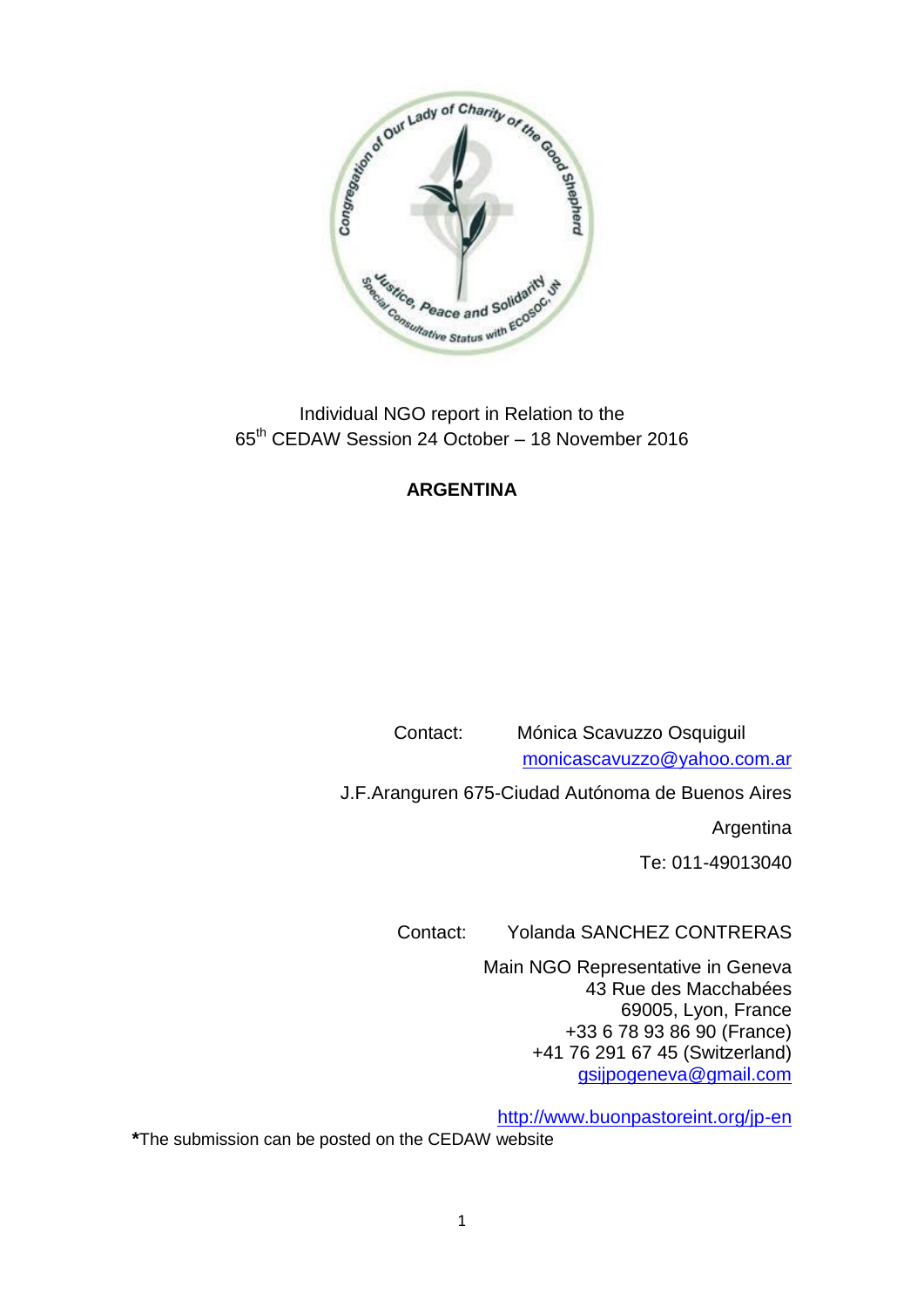## **Introduction**

1. This contribution is a submission of the Congregation of Our Lady of Charity of the Good Shepherd, a Non-Governmental Organization (NGO) with Special Consultative Status with the Economic and Social Council of the United Nations since 1996 to bring to the UN the concerns of the most vulnerable people especially women and girls. We are based in 73 countries around the world.

2. The Congregation of our Lady of the Charity of the Good Shepherd began its activities in Argentina in the city of Buenos Aires in the year 1885, with the care of children and adolescents. In the country the Institute has had a strong and important role through its ministry with women deprived of freedom, young people, especially teenagers and girls in vulnerable situations or social risk of any kind.

3. We submit information in regarding article 11 of the CEDAW: *States Parties shall take all appropriate measures to eliminate discrimination against women in the field of employment in order to ensure, on a basis of equality of men and women, the same rights, in particular:*

*(a) The right to work as an inalienable right of all human beings;*

*(b) The right to the same employment opportunities, including the application of the same criteria for selection in matters of employment;*

*(c) The right to job security;*

*(d) The right to social security*

We quote the recommendations made by the Committee to the State party in relation to the mentioned article:

- National mechanisms and incorporation of a gender perspective in policies and national programs.
- It does not seem that national mechanisms are fully equipped to promote the effective advancement of women and gender equality or to prepare for the implementation of public policies throughout the country. The implementation of the Convention presents large discrepancies between the various provinces and municipalities, while certain social obstacles have not yet been removed.

#### **Good Shepherd in Cafayate City:**

4. Cafayate is a town in the Calchaquies Valley situated in the southwest of the Province of Salta, in the North of Argentina, part of the country with much poverty and an unfavorable economic situation. One of the main problems of Salta is the so-called "informal economy" (unregistered), commonly called the "black economy". In rural areas, many inhabitants work in business or unregistered agricultural holdings. In the provincial capital you can see thousands of "street vendors".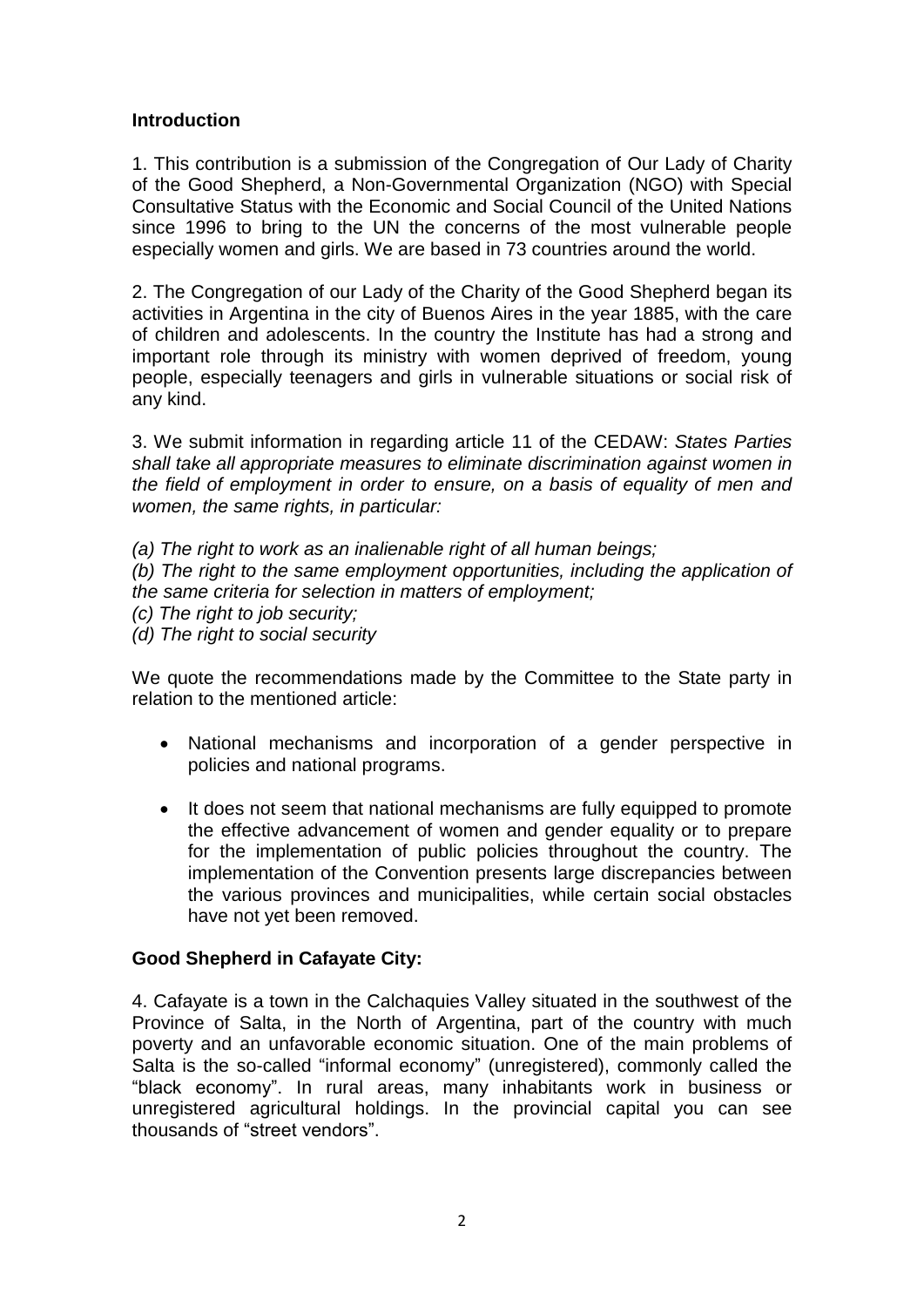5. In the 1990s the Congregation began direct service to children and women with low-income and in vulnerable situations in the city of Cafayate.

6. In the social and economic critical context of the country and with negative consequences especially in the region of the North, an area of greater poverty, with a high percentage of unemployment, we perceived the need to support women in particular those who are the heads of households. These heads of the family home are often constrained to leave their children alone or in the care of strangers in order to seek employment. To alleviate this problem, a service of daycare for children 6 months to 4 years was created, with some teachers and care-givers from among the mothers themselves.

7. At the same time this difficult economic situation causes a high rate of malnutrition. For this reason the State organized community kitchens, in partnership with civil and ecclesial institutions. Later a nursery was added and a children's dining room. The mothers themselves participated in the preparation of meals and cleaning of the place.

8. Because of the high level of malnutrition medical care was required and periodic inspections. This led to the need for a Health Centre in working in coordination with the city's Hospital.

9. At the same time, a process to promote the skills and opportunities of the group of women was developed. This was done through training and various enterprises (workshops of candies, pastry, tissues, and number of sales, etc.).

10. The multiple and varied activities have been developed with both private and State bodies e.g. workshops in relation to the gender violence, alcoholism, health care, breastfeeding, care of those with chronic conditions such as diabetes, etc.

11. Currently, the service has expanded the children's dining room to include teenage students at the secondary level from neighboring towns who have a whole day of work at the school. We saw the need of the opening of this service (dining room) because those teenagers of both sexes are distant from their families and do not have money to pay for lunch in a restaurant. Previously the Municipality had provided a house where they could go to eat and stay during the week but this was closed.

#### **Analysis of situation**

12. We acknowledge the intentions and efforts made at the governmental level to solve the problem of poverty and understand the limited access of the poorest groups to having their basic needs satisfied.

13. But we also agree with the analysis of social researchers, from which we quote here some conclusions:

14. "Unfortunately, once more, social statistics of the Observatory of the Argentina Social Debt tend to confirm that, despite measures aimed at the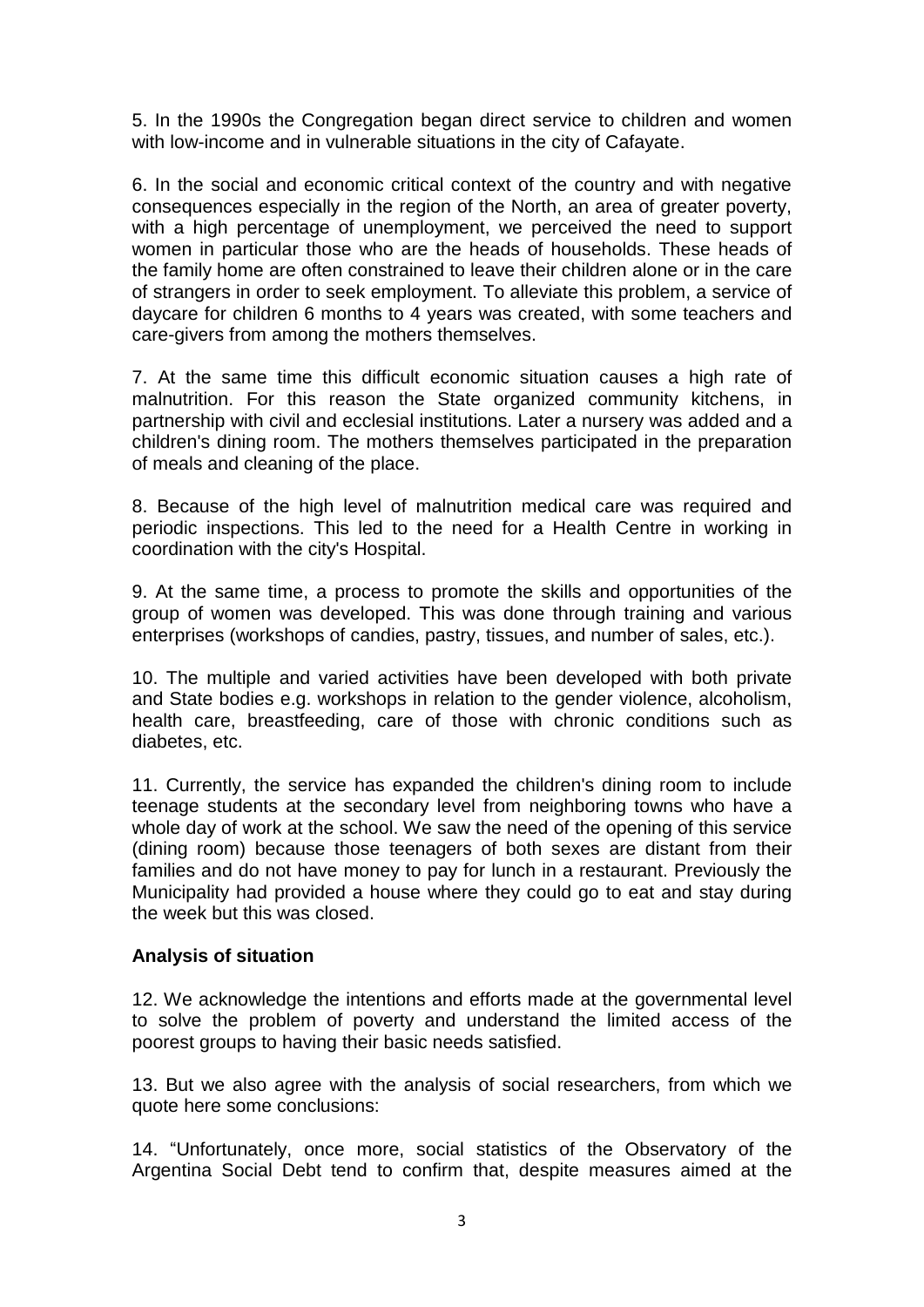protection of the poorest sectors, an important part of the society still continues to be a 'surplus population' for the system as a whole, i.e., lacks a minimum of conditions of economic livelihood and social integration.

15. While our investigations have never ceased to give an account of the progress made in this field, the study has shown that there is still an unequal economic, social and cultural matrix, based on the conditions of a social reproduction and unable to secure a job in quality and a full citizenship for all. The need for democracy to gain full confidence in citizenship continues to be also a social debt.

16. Between 2010 and 2014, we have evidence of a decrease in the rate of poverty of the most disadvantaged households in economical, occupational and residential terms. This is explained by the extension of coverage of social and welfare policy, mainly from 2009, as well as programmes of transfer income targeting the most vulnerable. However, this positive impact of social and welfare policy is not so clearly observed in assessing poverty rates.

17. The increase in the population covered by social programs of the State, a fact in itself positive, at the same time reveals the existence of a population affected with regard to an employment enjoying full rights and access to the corresponding protection system. Over the period 2010-2014 a sustained increase of the total receipt transfer income to households is observed, even intensified in the last year.

18. The surveyed data allow us to infer that between 2010 and 2014 there was a slight decrease in the proportion of employment enjoying the full rights.

19. The cyclical policies of the national Government managed to reduce the unemployment rate, but increasing, in relative terms, the unstable underemployment.

20. Figures show some serious deficits in this regard. Persistence of an informal (unregistered work sector). Heterogeneity of the productive structure and limited opportunities for access to a work enjoying the full rights. The high rotation between periods of employment and unemployment remains a problem to be resolved. In fact, in the population economically active, 1 of every 4 people interviewed said having experienced at least one situation of unemployment during the last year. In any case, the sectors mainly affected are which reside in slums and precarious settlements, people with a very low socio-economic level, those members of household that not are household heads, women, young and older people, people who do not finished studies and people working in the informal sector of the economy. $1$ <sup>"</sup>

**.** 

<sup>1</sup> *Excerpt from the report of the ['Observatorio](http://www.uca.edu.ar/index.php/site/index/es/uca/observatorio-de-la-deuda-social-argentina/cartelera/presentacion-del-barometro-de-la-deuda-social-argentina-2016/) de la Deuda Social Argentina de la Universidad Católica' Argentina-July 2015, [www.uca.edu.ar/uca](http://www.uca.edu.ar/uca)*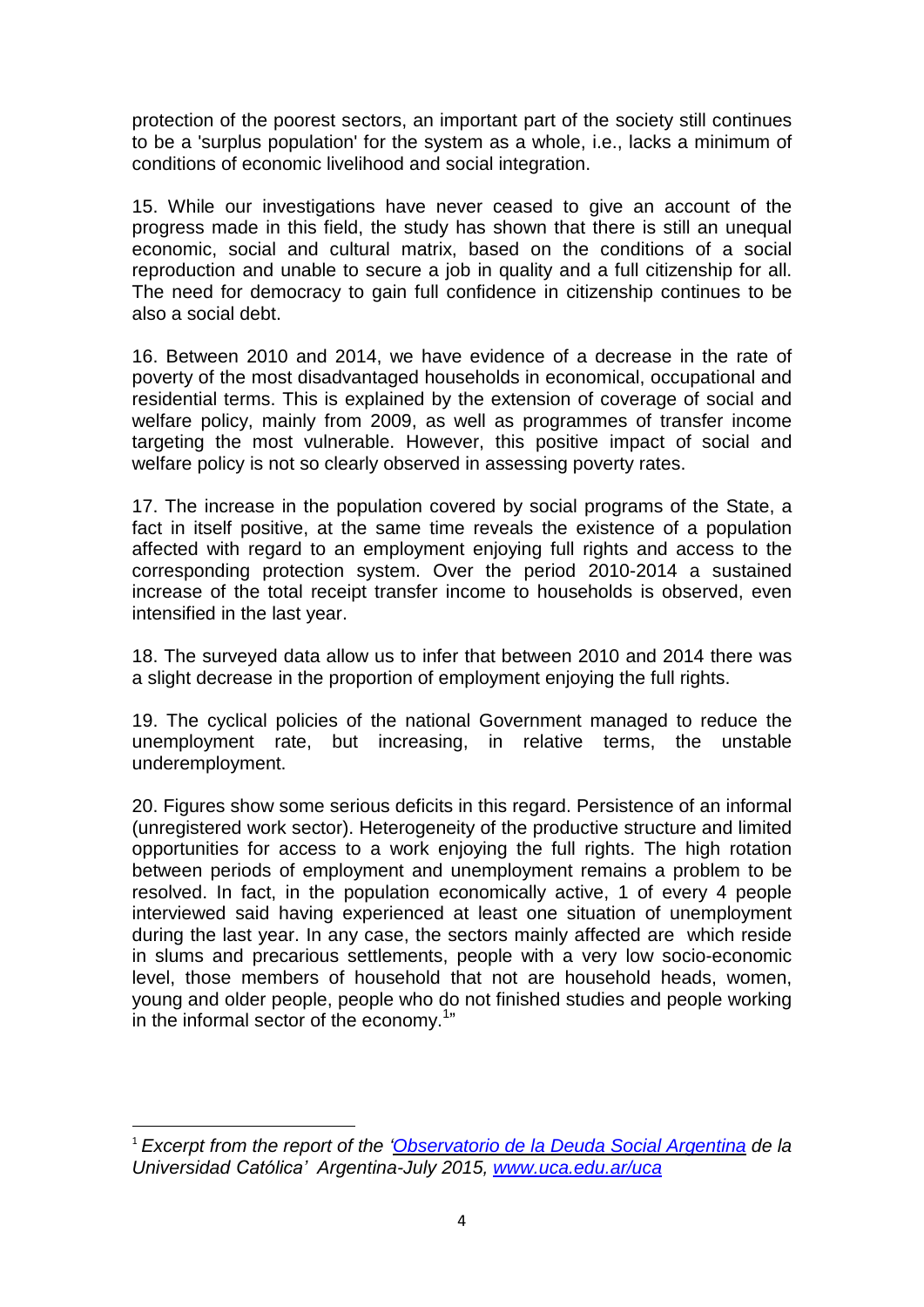#### **Our contribution and consideration:**

21. Members of our organization in the town of Cafayate, as well as direct contact with women who daily attend the services previously described and the information they get from meetings, carried out a survey on a population sample of 18 women. It is a small sample because it is a new group that has started only recently. Members of our Organization travel to visit them in the neighboring towns and provide training in weaving and sewing etc.

22. The goal of the workshops is not only to enable the women to work, but also promote the cultural experience of the encounter and the co-learning. The hope is that this will strengthen links and mutual collaboration within the community. The women are from a small locality in a rural area with few possibilities to move to other urban centers because of their economic situation with a lowincome and because they are needed in their role as housewives.

23. We believe that women are at a disadvantage because they do not have possibility to access a stable, formal and well-paid job. This is because the vast majorities are household heads, in charge of children and all the obligations that this entails.

24. The programmes referred to the Seventh Periodic Report of the 14 August 2010, that the Argentine State performs under the commitments emanating from the Convention on the Elimination of all Forms of Discrimination against Women, they are unknown by those participating in the survey (sample of 18 women).

25. Women live in the town of Cafayate and surrounding areas (North of the country). We think that because they ignore the existence of the programmes organized by the Government, women cannot benefit from these programmes.

26. We note the lack of a stable and registered labor market. Women in the survey expressed this, but in addition to this informal and unregistered work they do not have a social security, benefits of coverage of health, holidays, licenses, etc. and the salary is very low.

27. Even though the town of Cafayate is an important area of tourism that receives a large flow of domestic and foreign tourists, women are called to work in the accommodation services in an intermittent or temporary situation according to the influx of tourists. This causes the proliferation of unstable and unregistered work.

28. The economy is concentrated on the more affluent economic groups who are not from this region. These groups are the owners of large wineries, hotels and restaurants as well as shops selling various regional crafts.

29. Even though women in the area are very skilled in the production of handicrafts, they must sell them to these shops at a very low price. There is no programme which supports initiatives favoring women who produce handicrafts. This makes it difficult for micro enterprises to get a decent and fair income.